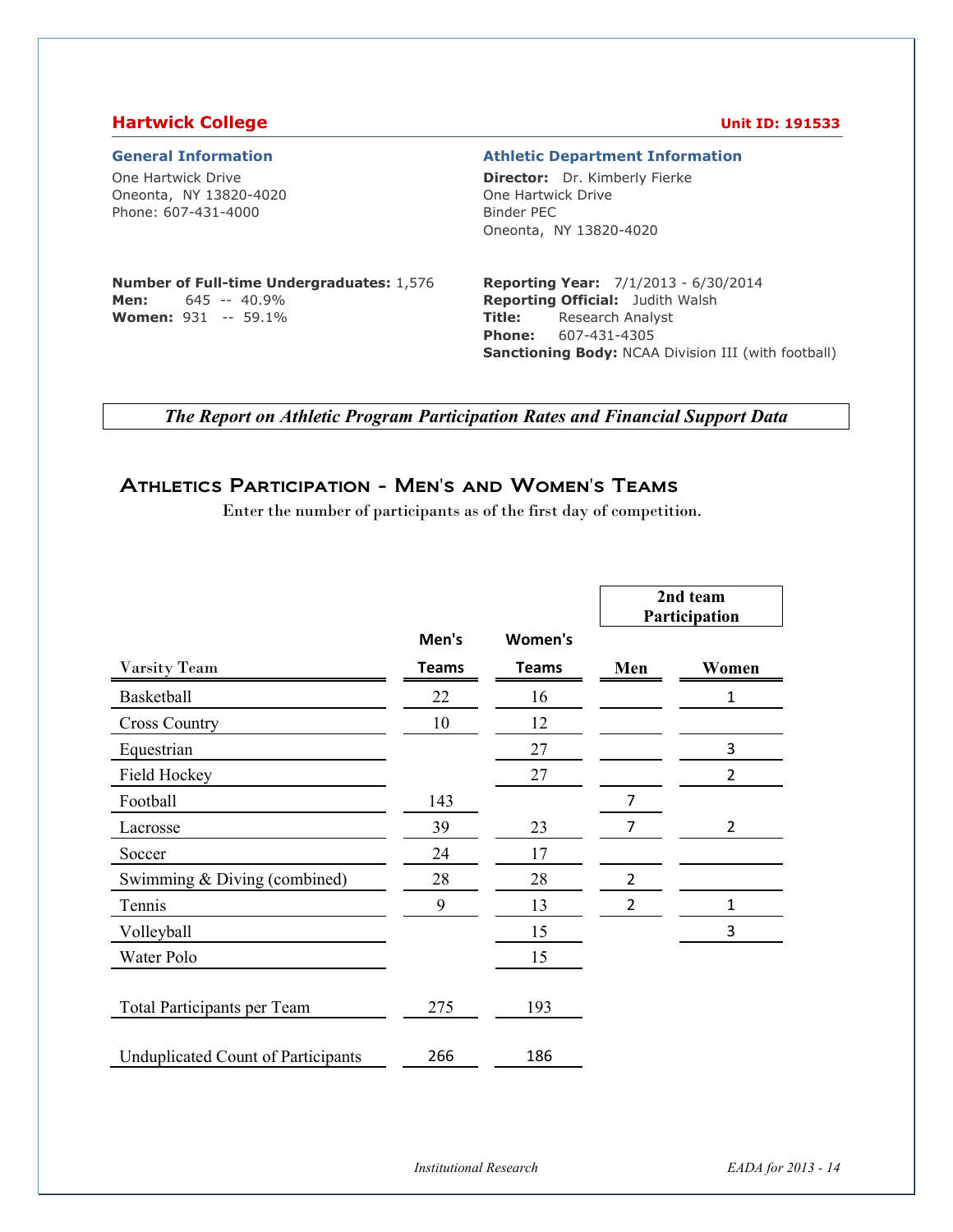## Athletically related Student Aid - Men's and Women's Teams

|                 |                     | Women's           |           |
|-----------------|---------------------|-------------------|-----------|
|                 | <b>Men's Soccer</b> | <b>Water Polo</b> | Total     |
| Amount of Aid   | \$482,734           | \$363,887         | \$846,621 |
| Ratio (percent) | 57.0%               | 43.0%             | 100%      |

Hartwick College is Division I for Men's Soccer and Women's Water Polo. All other teams are Division III.

## Recruiting Expenses - Men's and Women's Teams

**Recruiting expenses are all expenses an institution incurs attributable to recruiting activities. This includes, but is not limited to, expenses for lodging, meals, telephone use, and transportation (including vehicles used for recruiting purposes) for both recruits and personnel engaged in recruiting, and other expenses for official and unofficial visits, and all other expenses related to recruiting.** 

| <b>RECRUITING EXPENDITURES</b>   | <b>TOTAL</b> | <b>PERCENT OF</b><br><b>TOTAL</b> |
|----------------------------------|--------------|-----------------------------------|
| <b>Men's Teams</b>               | \$1,616,002  | 51.80%                            |
| <b>Women's Teams</b>             | \$1,502,804  | 48.20%                            |
| Men's Soccer                     | 734,742      | 23.60%                            |
| Women's Water Polo               | 537,857      | 17.20%                            |
| Other Men's Teams                | 881,260      | 28.30%                            |
| Other Women's Teams              | 964,947      | 30.90%                            |
| <b>Total Recruiting Expenses</b> | \$3,118,806  | 100.00%                           |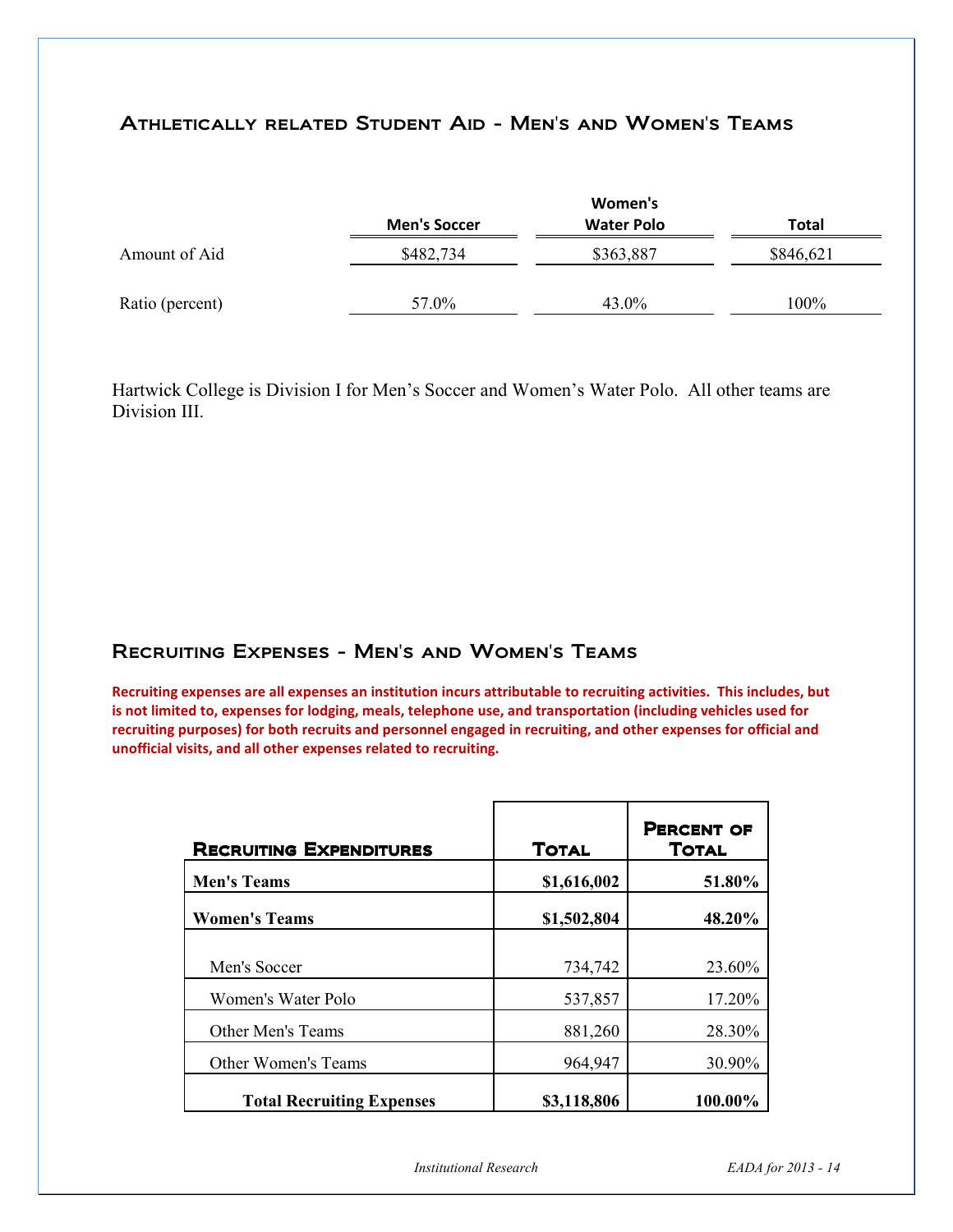## Total Revenues and Expenses - Men's and Women's Teams

**At Hartwick these categories are the same. All revenues and expenses attributable to intercollegiate athletic activities. These expenses include appearance guarantees and options, athletically related student aid, contract services, equipment, fundraising activities, operating expenses, promotional activities, recruiting expenses, salaries and benefits, supplies, travel, and any other expenses attributable to intercollegiate athletic activities. For revenue: appearance guarantees, concessions, contributions from alumni and others, institutional support, program advertising and sales, royalties, signage and other sponsorships, student activity fees, ticket sales and any other attributable revenue.**

| <b>Varsity Teams</b>                                    | <b>Men's Teams</b> | <b>Women's Teams</b> | <b>Total</b> |
|---------------------------------------------------------|--------------------|----------------------|--------------|
| Basketball                                              | \$158,191          | \$158,898            | \$317,089    |
| Football                                                | 362,571            |                      | 362,571      |
| <b>Cross Country</b>                                    | 20,661             | 24,792               | 45,453       |
| Equestrian                                              |                    | 118,108              | 118,108      |
| Field Hockey                                            |                    | 141,550              | 141,550      |
| Lacrosse                                                | 179,575            | 98,631               | 278,206      |
| Soccer                                                  | 734,742            | 155,714              | 890,456      |
| Swimming and Diving<br>(combined)                       | 116,114            | 119,826              | 235,940      |
| Tennis                                                  | 44,148             | 42,896               | 87,044       |
| Volleyball                                              |                    | 104,532              | 104,532      |
| Water Polo                                              |                    | 537,857              | 537,857      |
| Total Rev. or Exp. - all<br>Sports, Except Football and |                    |                      |              |
| Basketball, Combined                                    | 1,095,240          | 1,343,906            | 2,439,146    |
| Total Rev. or Exp. Men's<br>and Women's Teams           | 1,616,002          | 1,502,804            | 3,118,806    |
| Not Allocated by<br>Gender/Sport                        |                    |                      | 825,934      |
| Grand Total Revenue or                                  |                    |                      |              |
| Expense                                                 |                    |                      | 3,944,740    |
|                                                         |                    |                      |              |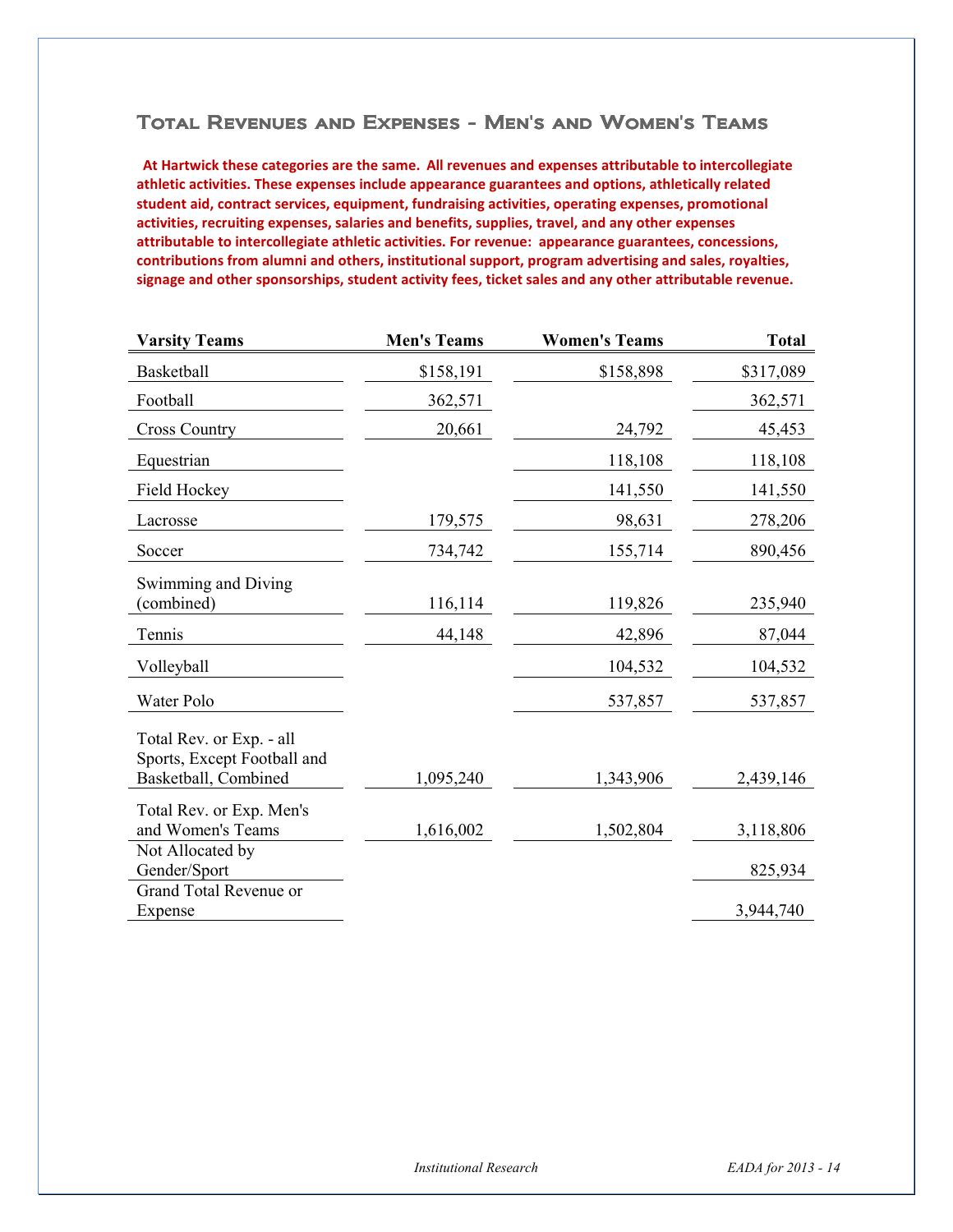# Operating (game-Day) Expenses

**Operating expenses are all expenses an institution incurs attributable to home, away and neutral-site intercollegiate athletic contests (commonly known as "game-day expenses"), for (A) lodging, meals, transportation, uniforms, equipment for coaches/team members/support staff/others; and (B) officials.** 

|                               | <b>Men's Teams</b>  |                |                     | <b>Women's Teams</b> |                                                     |
|-------------------------------|---------------------|----------------|---------------------|----------------------|-----------------------------------------------------|
| <b>Varsity Teams</b>          | <b>Participants</b> | <b>By Team</b> | <b>Participants</b> | <b>By Team</b>       | <b>Total</b><br><b>Operating</b><br><b>Expenses</b> |
| Basketball                    | 22                  | \$42,285       | 16                  | \$30,838             | \$73,123                                            |
| Football                      | 143                 | 86,095         |                     |                      | 86,095                                              |
| <b>Cross Country</b>          | 10                  | 6,014          | 12                  | 7,212                | 13,226                                              |
| Equestrian                    |                     |                | 27                  | 14,698               | 14,698                                              |
| Field Hockey                  |                     |                | 27                  | 37,096               | 37,096                                              |
| Lacrosse                      | 39                  | 34,193         | 23                  | 21,355               | 55,548                                              |
| Soccer                        | 24                  | 97,014         | 17                  | 23,019               | 120,033                                             |
| Swimming and<br><b>Diving</b> |                     |                |                     |                      |                                                     |
| (combined)                    | 28                  | 30,342         | 28                  | 34,052               | 64,394                                              |
| <b>Tennis</b>                 | 9                   | 5,139          | 13                  | 8,138                | 13,277                                              |
| Volleyball                    |                     |                | 15                  | 26,220               | 26,220                                              |
| Water Polo                    |                     |                | 15                  | 83,675               | 83,675                                              |
| Total                         |                     |                |                     |                      |                                                     |
| Operating                     |                     |                |                     |                      |                                                     |
| <b>Expenses</b>               |                     |                |                     |                      |                                                     |
| Men's and                     |                     |                |                     |                      |                                                     |
| Women's                       |                     |                |                     |                      |                                                     |
| <b>Teams</b>                  | 275                 | \$301,082      | 193                 | \$286,303            | \$587,385                                           |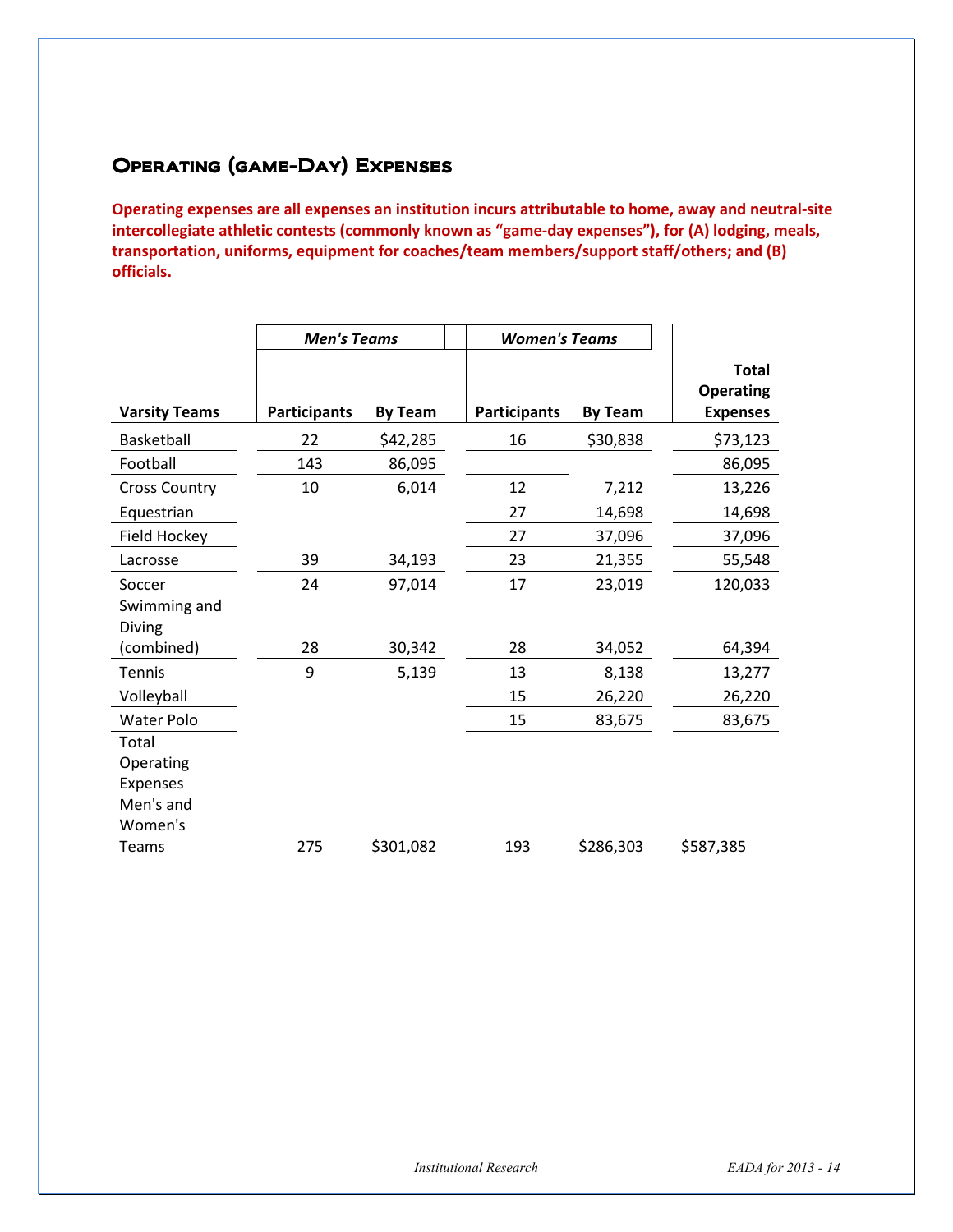## **VARSITY HEAD COACHES**

|                                       | <b>Male Head Coach</b> |                       |                 |                 |  | <b>Female Head Coach</b> |                       |                 |                 |
|---------------------------------------|------------------------|-----------------------|-----------------|-----------------|--|--------------------------|-----------------------|-----------------|-----------------|
|                                       | Full-time<br>Coaching  | Part-time<br>Coaching | Full-time<br>HC | Part-time<br>HC |  | Full-time<br>Coaching    | Part-time<br>Coaching | Full-time<br>HC | Part-time<br>HC |
| <b>Varsity Teams</b>                  | <b>Duties</b>          | <b>Duties</b>         | Employee        | Employee        |  | <b>Duties</b>            | <b>Duties</b>         | Employee        | Employee        |
| Men's teams                           |                        |                       |                 |                 |  |                          |                       |                 |                 |
| Basketball                            |                        |                       |                 |                 |  |                          |                       |                 |                 |
| Football                              |                        |                       |                 |                 |  |                          |                       |                 |                 |
| <b>Cross Country</b>                  |                        | 1                     |                 |                 |  |                          |                       |                 |                 |
| Lacrosse                              |                        |                       |                 |                 |  |                          |                       |                 |                 |
| Soccer                                |                        |                       |                 |                 |  |                          |                       |                 |                 |
| Swimming $\&$<br>Diving<br>(combined) |                        | 1                     |                 |                 |  |                          |                       |                 |                 |
| Tennis                                |                        |                       |                 |                 |  |                          | 1                     |                 |                 |

## **Women's Teams**

| Basketball           |                         |  |  | Ι. |   |  |
|----------------------|-------------------------|--|--|----|---|--|
| <b>Cross Country</b> | 1                       |  |  |    |   |  |
| Equestrian           |                         |  |  |    |   |  |
| Field Hockey         |                         |  |  |    |   |  |
| Lacrosse             |                         |  |  | 1  | 1 |  |
| Soccer               |                         |  |  |    |   |  |
| Swimming &           |                         |  |  |    |   |  |
| Diving<br>(combined) | $\mathbf{1}$<br>$\perp$ |  |  |    |   |  |
| Tennis               |                         |  |  |    |   |  |
| Volleyball           |                         |  |  |    |   |  |
| Water Polo           |                         |  |  |    |   |  |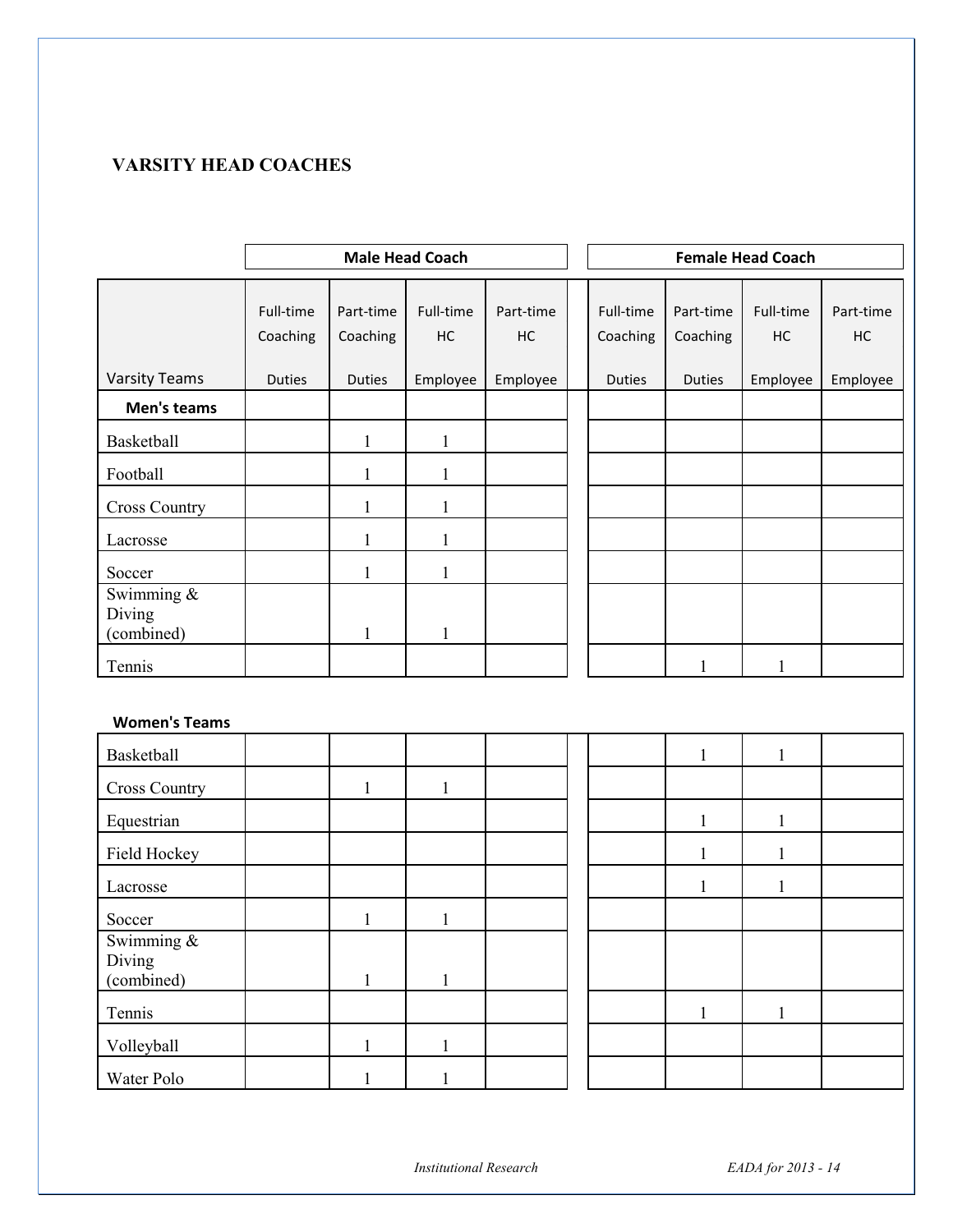## **VARSITY ASSISTANT COACHES**

**Male Assistant Coach Female Assistant Coach Female Assistant Coach** 

|          | Part-                      |                                                               |                                                  |                                                            |          | Part-                      |                                                                                           |                                                                                                         |
|----------|----------------------------|---------------------------------------------------------------|--------------------------------------------------|------------------------------------------------------------|----------|----------------------------|-------------------------------------------------------------------------------------------|---------------------------------------------------------------------------------------------------------|
|          |                            |                                                               |                                                  |                                                            |          |                            |                                                                                           | Part-time                                                                                               |
| Coaching | Coaching                   | HC                                                            | HC                                               |                                                            | Coaching | Coaching                   | HC                                                                                        | HC                                                                                                      |
|          |                            |                                                               | Employee                                         |                                                            |          |                            |                                                                                           | Employee                                                                                                |
|          |                            |                                                               | or                                               |                                                            |          |                            |                                                                                           | or                                                                                                      |
|          |                            |                                                               |                                                  |                                                            |          |                            |                                                                                           | Volunteer                                                                                               |
|          |                            |                                                               |                                                  |                                                            |          |                            |                                                                                           |                                                                                                         |
|          |                            |                                                               |                                                  |                                                            |          |                            |                                                                                           |                                                                                                         |
|          | $\overline{3}$             | $\mathbf{1}$                                                  | $\overline{2}$                                   |                                                            |          |                            |                                                                                           |                                                                                                         |
|          |                            |                                                               |                                                  |                                                            |          |                            |                                                                                           |                                                                                                         |
|          | 6                          | $\overline{4}$                                                | $\overline{2}$                                   |                                                            |          |                            |                                                                                           |                                                                                                         |
|          | $\overline{2}$             | $\mathbf{1}$                                                  | $\mathbf{1}$                                     |                                                            |          |                            |                                                                                           |                                                                                                         |
|          | $\mathbf{1}$               | $\mathbf{1}$                                                  |                                                  |                                                            |          |                            |                                                                                           |                                                                                                         |
|          |                            |                                                               |                                                  |                                                            |          |                            |                                                                                           |                                                                                                         |
|          |                            |                                                               |                                                  |                                                            |          |                            |                                                                                           | $\mathbf{1}$                                                                                            |
|          |                            |                                                               |                                                  |                                                            |          |                            |                                                                                           |                                                                                                         |
|          |                            |                                                               |                                                  |                                                            |          |                            |                                                                                           |                                                                                                         |
|          |                            |                                                               |                                                  |                                                            |          |                            |                                                                                           | $\mathbf{1}$                                                                                            |
|          |                            |                                                               |                                                  |                                                            |          |                            |                                                                                           |                                                                                                         |
|          |                            |                                                               |                                                  |                                                            |          |                            |                                                                                           |                                                                                                         |
|          |                            |                                                               |                                                  |                                                            |          |                            |                                                                                           |                                                                                                         |
|          |                            |                                                               |                                                  |                                                            |          |                            |                                                                                           |                                                                                                         |
|          | $\mathbf{1}$               |                                                               | 1                                                |                                                            |          | $\mathbf{1}$               | $\mathbf{1}$                                                                              |                                                                                                         |
|          |                            |                                                               |                                                  |                                                            |          |                            |                                                                                           |                                                                                                         |
|          |                            |                                                               |                                                  |                                                            |          |                            |                                                                                           |                                                                                                         |
|          |                            |                                                               |                                                  |                                                            |          |                            |                                                                                           |                                                                                                         |
|          |                            |                                                               |                                                  |                                                            |          | $\mathbf{1}$               |                                                                                           |                                                                                                         |
|          | Full-time<br><b>Duties</b> | time<br><b>Duties</b><br>$\overline{2}$<br>$\mathbf{1}$<br>15 | Full-time<br>Employee<br>$\mathbf{1}$<br>$\,8\,$ | Part-time<br>Volunteer<br>$\overline{2}$<br>$\overline{7}$ |          | Full-time<br><b>Duties</b> | time<br><b>Duties</b><br>$\mathbf{1}$<br>$\overline{2}$<br>$\overline{3}$<br>$\mathbf{1}$ | Full-time<br>Employee<br>$\mathbf{1}$<br>$\mathbf{1}$<br>$\overline{2}$<br>$\mathbf{1}$<br>$\mathbf{1}$ |

| Basketball                           |                |                | 1              |  |              |              |  |
|--------------------------------------|----------------|----------------|----------------|--|--------------|--------------|--|
| Cross<br>Country                     |                |                |                |  | 1            | -1           |  |
| Equestrian                           |                |                |                |  |              |              |  |
| Field<br>Hockey                      |                |                |                |  | л.           |              |  |
| Lacrosse                             |                |                |                |  |              |              |  |
| Soccer                               | $\mathbf{1}$   | 1              |                |  |              |              |  |
| Swimming<br>$&$ Diving<br>(combined) | $\overline{2}$ |                | $\overline{2}$ |  | $\mathbf{1}$ | $\mathbf{1}$ |  |
| Tennis                               |                |                |                |  |              |              |  |
| Volleyball                           |                |                |                |  | $\mathbf{1}$ |              |  |
| Water Polo                           |                |                |                |  |              |              |  |
| Total                                | 5              | $\overline{2}$ | 3              |  | 7            | 7            |  |